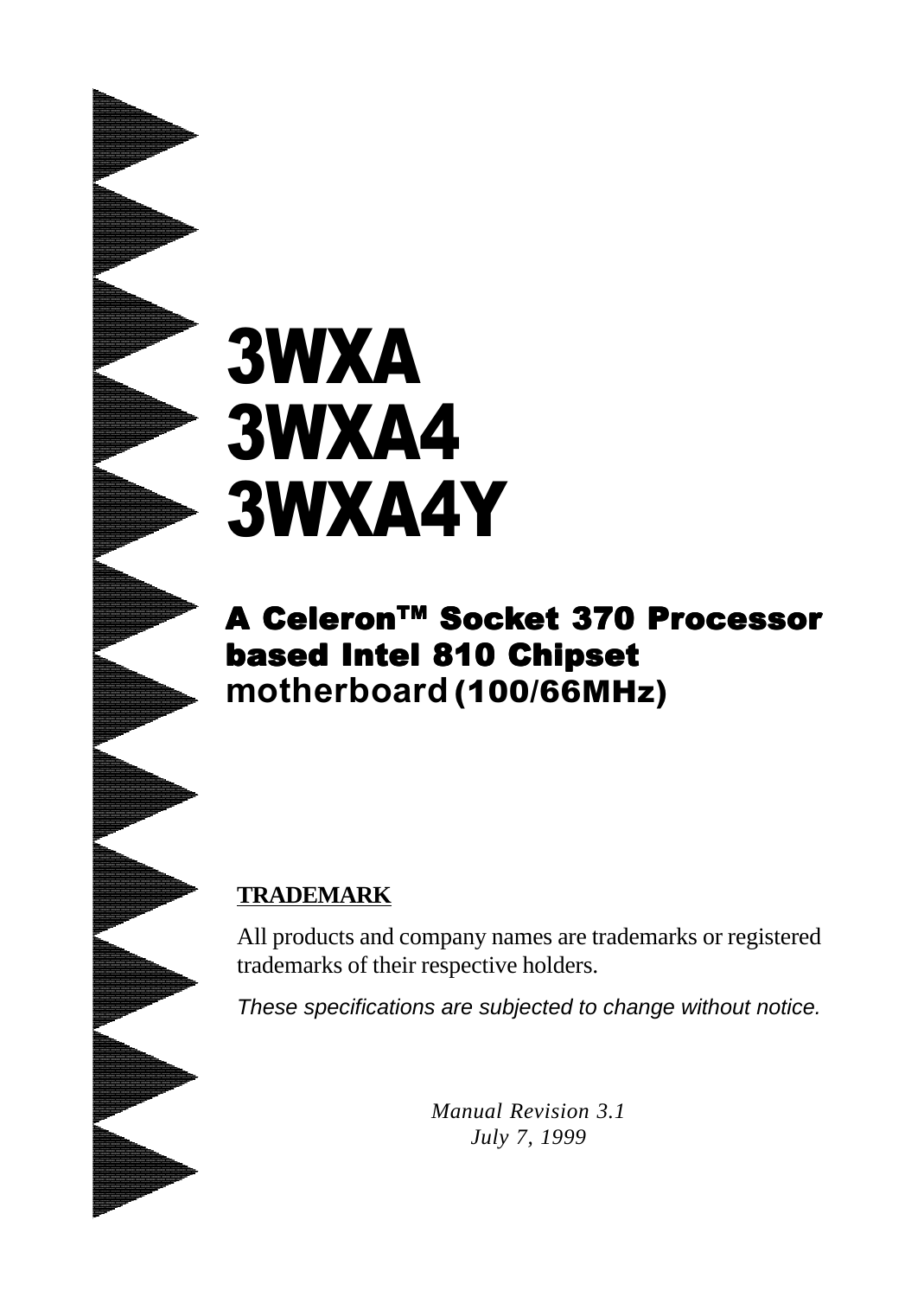## FEATURES

#### **3WXA/4/4Y Features:**

- 3WXA/4/4Y is based on the Intel Celeron<sup>TM</sup> Processor operating at 300A ~ 466MHz (66MHz) or 100MHz FSB for feature processor on PPGA 370 socket. The board is configured by an Easy-Setting-Single-Jumper (E.S.S.J.) to match your CPU clock speed.
- CPU clock ratio from  $3x-8x$  setting in BIOS.
- Designed with Intel's 810 chipset.
- Supports up to 512 MB of DRAM (minimum of 16 MB) on board, You can use 168-pin DIMM x 2. It will run Synchronous DRAM memory (SDRAM) at 100MHz.
- 64-bit system memory interface with optimized support for SDRAM at 100MHz.
- Integrated 2D & 3D Graphics Engine, H/W Motion Compensation Engine, 230MHz DAC, Digital Video Out Port (Optional) and 4MB Display Cache (3WXA4/3WXA4Y only).
- AC'97 2.1 Audio CODEC onboard.
- Supports (5) 32 bit PCI slots, provides (2) independent high performance PCI IDE interfaces capable of supporting PIO Mode 3/4 and Ultra DMA 66 devices. The 3WXA/4/4Y supports (5) PCI Bus Master slots and a jumperless PCI INT# control scheme which reduces configuration confusion when plugging in PCI card(s).
- Supports ATAPI (e.g. CD-ROM) devices on both Primary and Secondary IDE interfaces.
- Designed with Winbond W83627HF LPC (Low Pin Count) I/O: (1) floppy port, (1) parallel port (EPP, ECP), and (2) serial ports (16550 Fast UART)
- Includes a PS/2 mouse connector.
- Allows use of a PS/2 keyboard.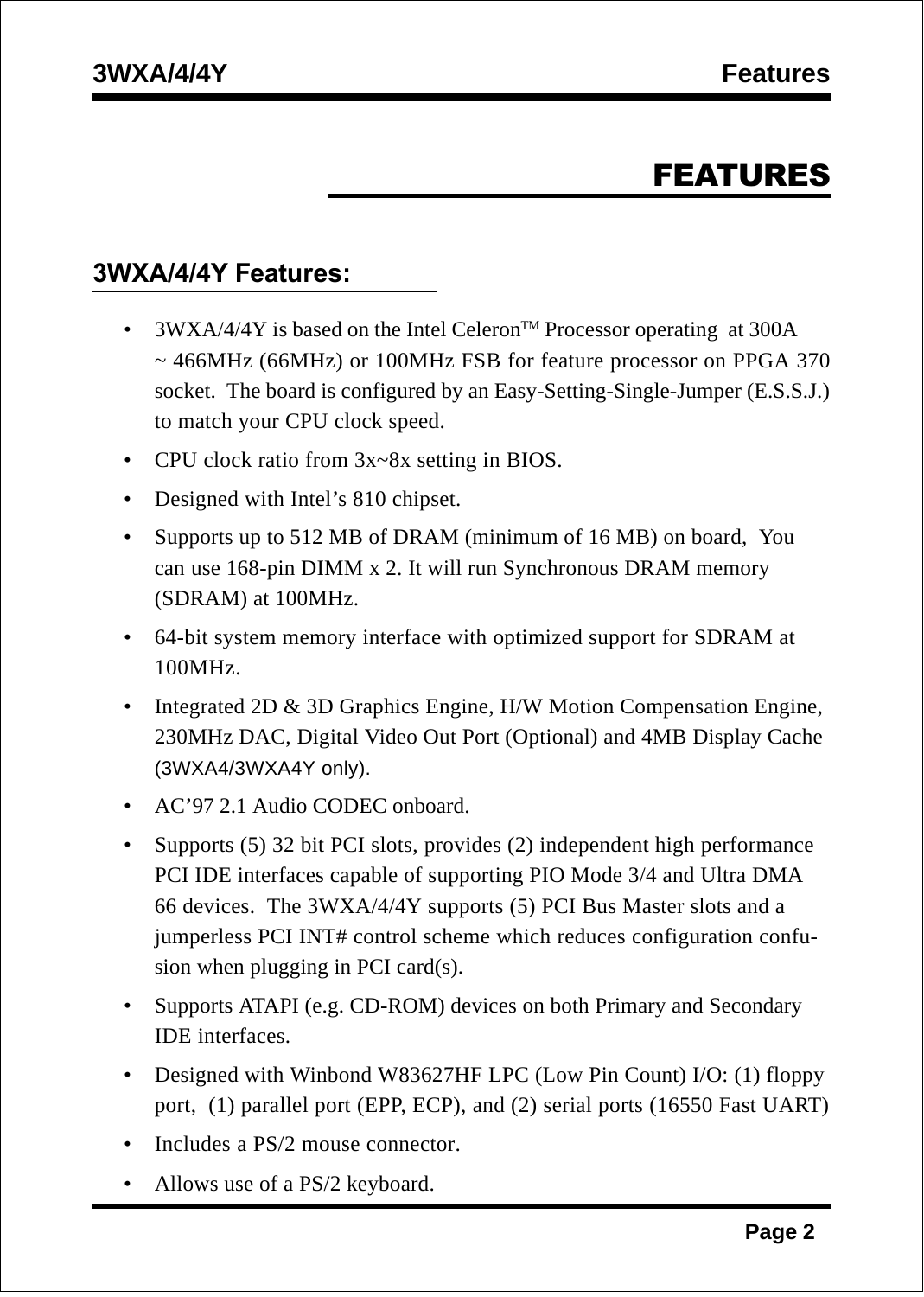- Features Award Plug & Play BIOS. With 4MB(FWH) Flash Memory you can always upgrade to the current BIOS.
- 3WXA/4/4Y utilizes a Lithium battery which provides environmental protection and longer battery life.
- Supports the Universal Serial Bus (USB) connector. The onboard ICH (82801) chip provides the means for connecting PC peripherals such as; keyboards, joysticks, speaker, and mouse.
- Built-in ATX 20-pin power supply connector.
- Software power-down when using Windows<sup>®</sup> 95/98.
- Supports ring-in feature (remote power-on through external modem, allow system to be turned on remotely.
- Resume by Alarm Allow your system to turn on at a preselected time.
- Supports CPU Hardware sleep and SMM (System Management Mode).
- Supports Hot key, Any key or password Keyboard power ON function (KBPO).
- Supports the CPU, PWR and Chassis fan Auto stop in the sleep mode.
- Supports the System Power LED (PANEL) blinks in the sleep mode.
- Built-in WOL (Wake On Lan) Connector.
- Supports the AMR Connector for enables the software modem.
- Built-in YAMAHA YMF744 PCI Sound Onboard (3WXA4Y only).
- Ture Full Duplex playback and Capture with different Sampling Rate (3WXA4Y only).
- Maximum 64-voice XG capital Wave table (3WXA4Y only).
- Synthesizer including GM Compatibility (3WXA4Y only).
- Supports OPL3, Sound Blaster Pro, MPU401 UART mode and Joystick function(3WXA4Y only).
- Supports TV-Out and Flat Panel Connector (optional), provides TV-Out, Flat Panel Card. You can use TV or LCD Monitor or CRT Monitor for best choice.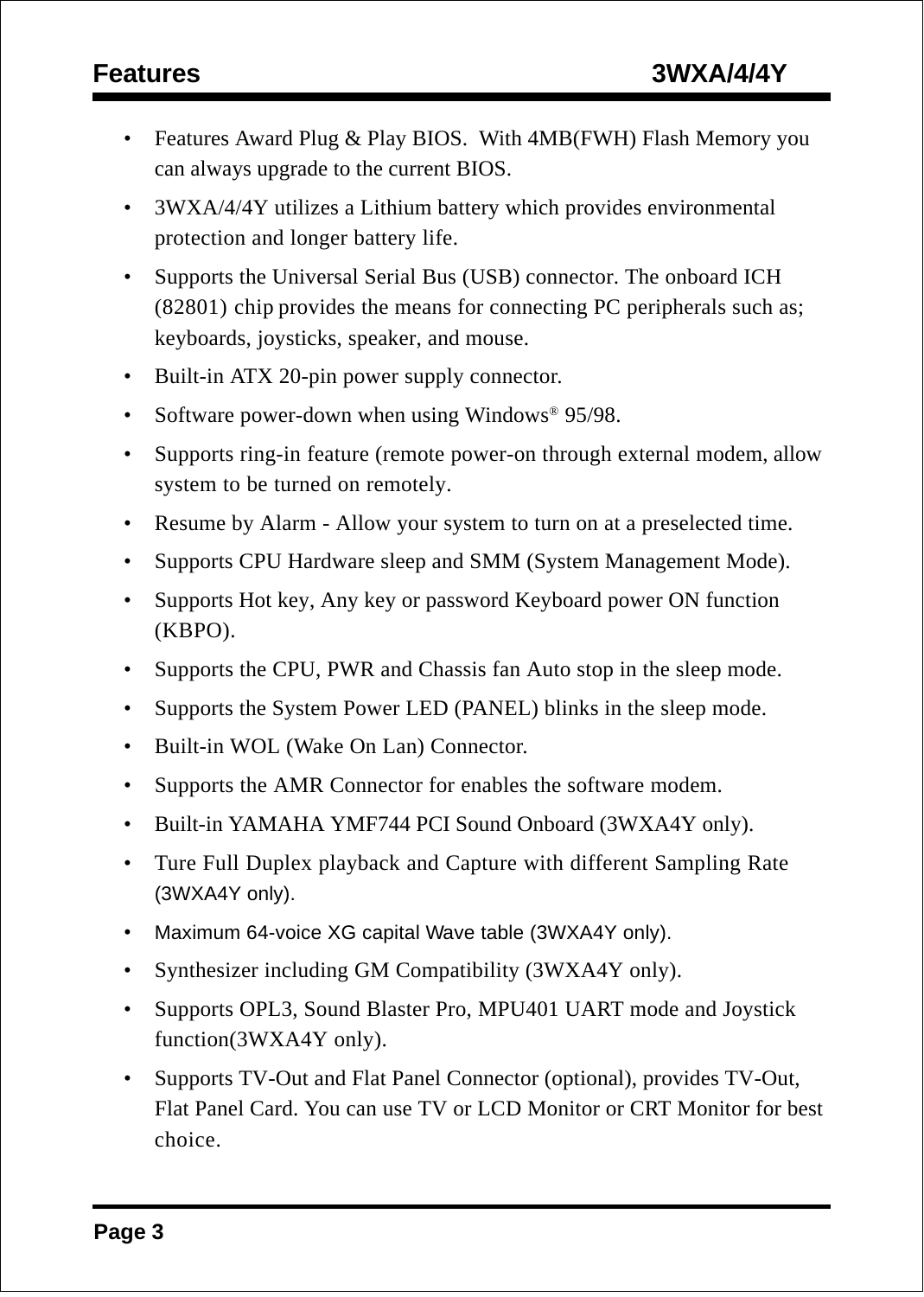## **3WXA/4/4Y Detailed Layout**



*Figure 1*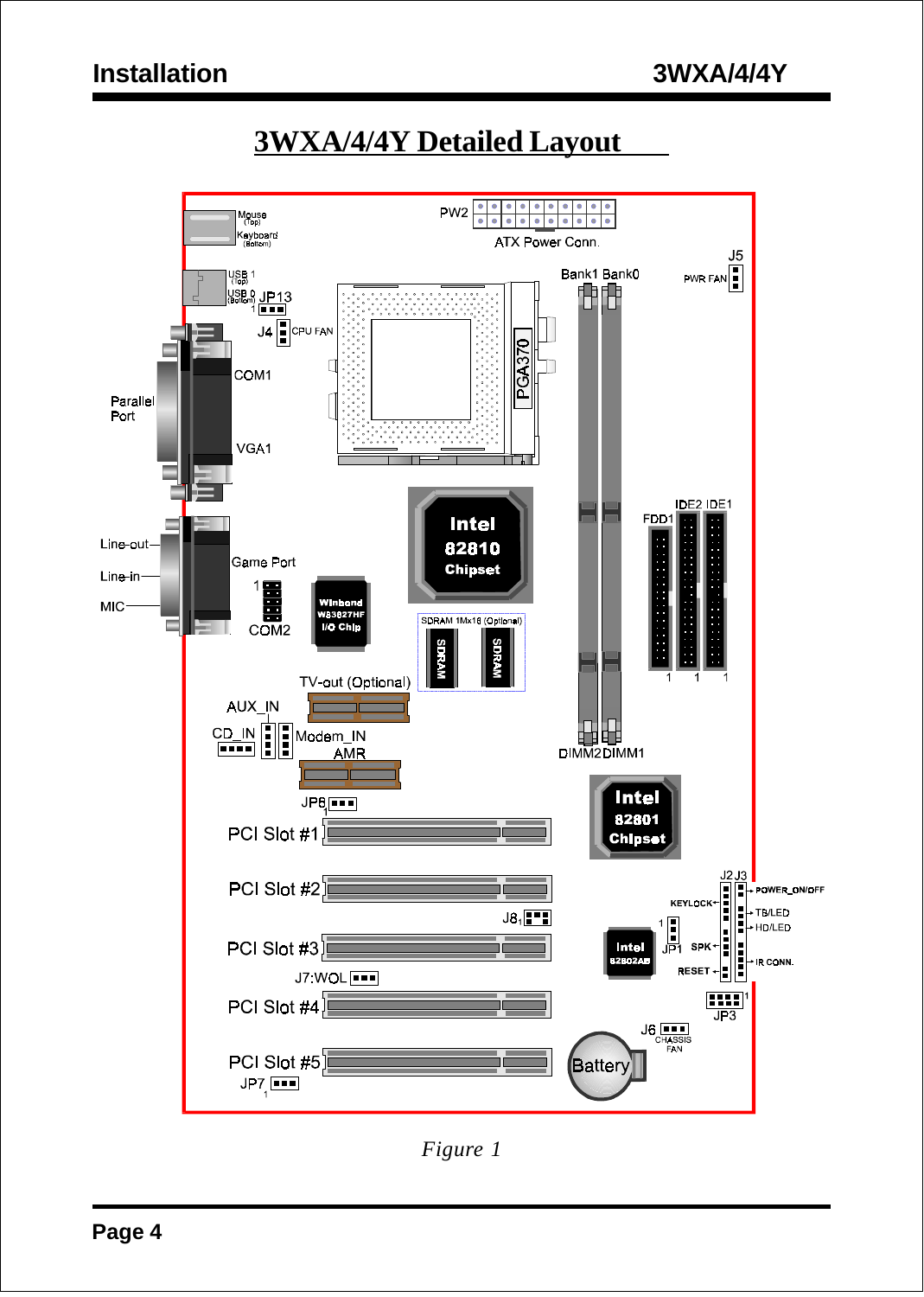## Easy Installation Procedure

### Easy Installation Procedure

The following must be completed before powering on your new system:

- **1. Configure Jumpers to match your hardware**
- **2. System Memory Configuration**
- **3. Device Connectors**

## Configure Jumpers

The 3WXA/4/4Y designs all motherboards with the fewest jumpers to make your installation fast and easy.

The following will describe all of the jumpers that you are required to set before moving on to step 2.

*Note: The jumpers as depicted as shown (Figure 1) in their correct physical orientation.*

| JP1 |                                                                                          | <b>CMOS</b> Clear<br>$JPI = 1-2$ Normal (Default)<br>$= 2-3$ Clear CMOS                                                                                                                                       |
|-----|------------------------------------------------------------------------------------------|---------------------------------------------------------------------------------------------------------------------------------------------------------------------------------------------------------------|
| JP3 | $Rsd$ $\Box$<br>66MHz $\Gamma$<br><b>AUTO</b><br><b>D</b> C (Default)<br>$100MHz$ $\Box$ | <b>CPU</b> Speed Selection<br>* Note: If CPU is S-Spec processor, than ignore the<br>CPU ratio setting, otherwise the CPU ratio<br>setting in BIOS (Frequency/Voltage Control).<br>Rsd: Reserved              |
| JP7 |                                                                                          | On Board PCI Sound (Default for 3WXA4Y)<br>$JPT = 1-2$ Enabled PCI Sound (Default)<br>$= 2-3$ Disabled PCI Sound                                                                                              |
|     |                                                                                          | * Note: In the BIOS setting, "AC97 Audio" of<br>"Integrated Peripherals" must be changed<br>from "Enabled" to "Disabled" as well to<br>come with JP7 setting (at "2-3" position).<br>(refer to page $4-14$ ). |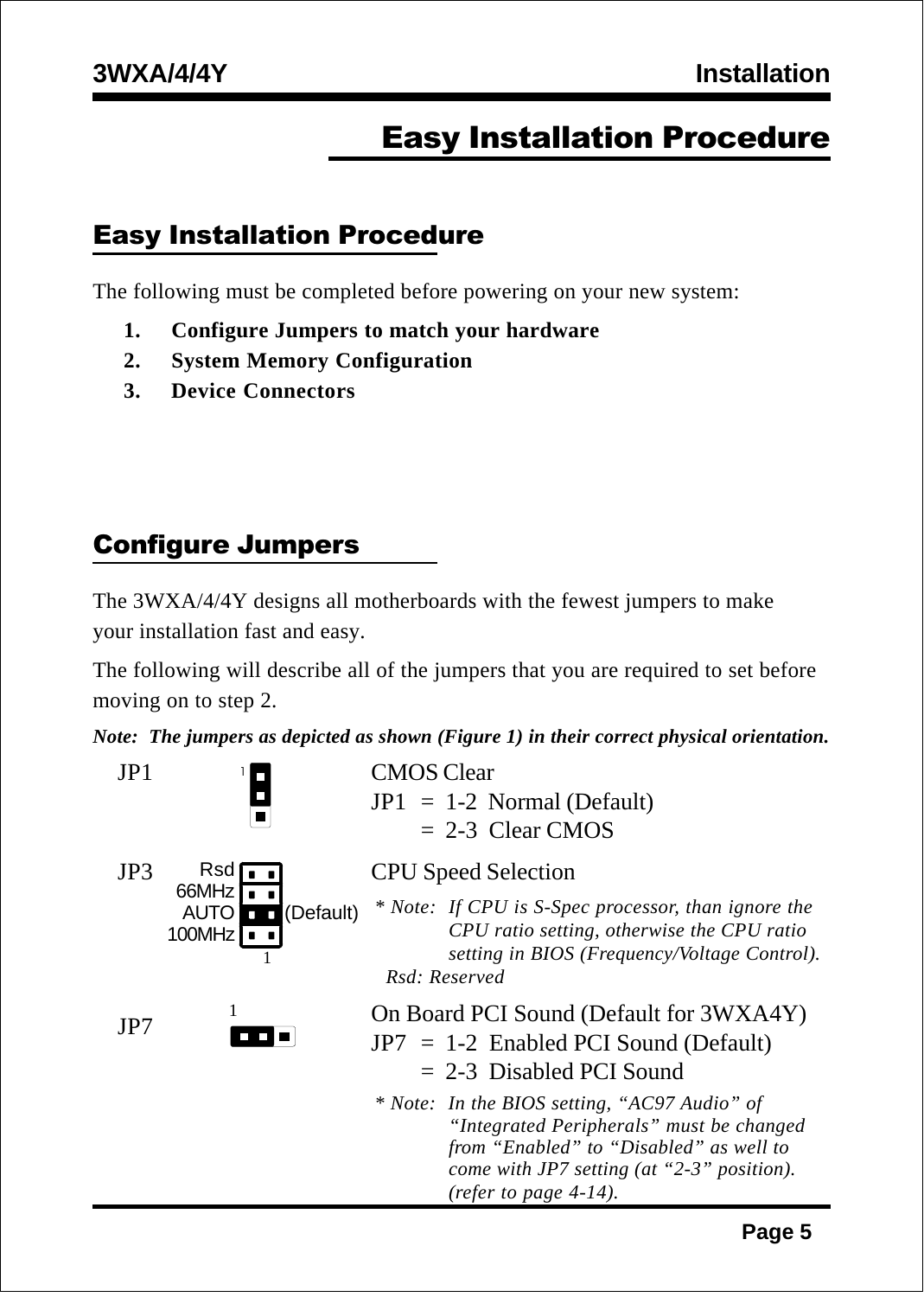# 1

JP8  $\frac{1}{\Box}$  On Board AC'97 Codec Audio

JP8 = 1-2 Enabled (Default for 3WXA/3WXA4)  $= 2-3$  Disabled

#### AC'97/MR Configuration Table

| JP8     | 3WXA                                                  | 3WXA4                                                 |
|---------|-------------------------------------------------------|-------------------------------------------------------|
| $1 - 2$ | AC'97 Onboard (Primary)<br>MR or MC (Secondary)       | AC'97 Onboard (Primary)<br>MR or MC (Secondary)       |
| $2 - 3$ | Disabled Onboard AC'97<br>  MR or MC or AMC (Primary) | Disabled Onboard AC'97<br>  MR or MC or AMC (Primary) |

|      | 3WXA4Y                                    |
|------|-------------------------------------------|
| None | MR or MC or AMC must be<br>(Primary) only |

- \* Audio Codec'97 (AC'97)
- \*\* Audio Codec (AC)
- \*\*\* Modem Codec (MC)
- \*\*\*\* Audio/Modem Codec (AMC)
- \*\*\*\*\* Modem Riser Card (MR)
- *Note: In the BIOS setting, "AC97 Audio" of "Integrated Peripherals" must be changed from "Enabled" to "Disabled" as well to come with JP8 setting (at "2-3" position). (refer to page 4-14).*

 $1\boxed{ }$ 

H

JP13  $1\blacksquare$  Keyboard Power-ON Function JP13= 1-2 Enabled  $= 2-3$  Disabled (Default)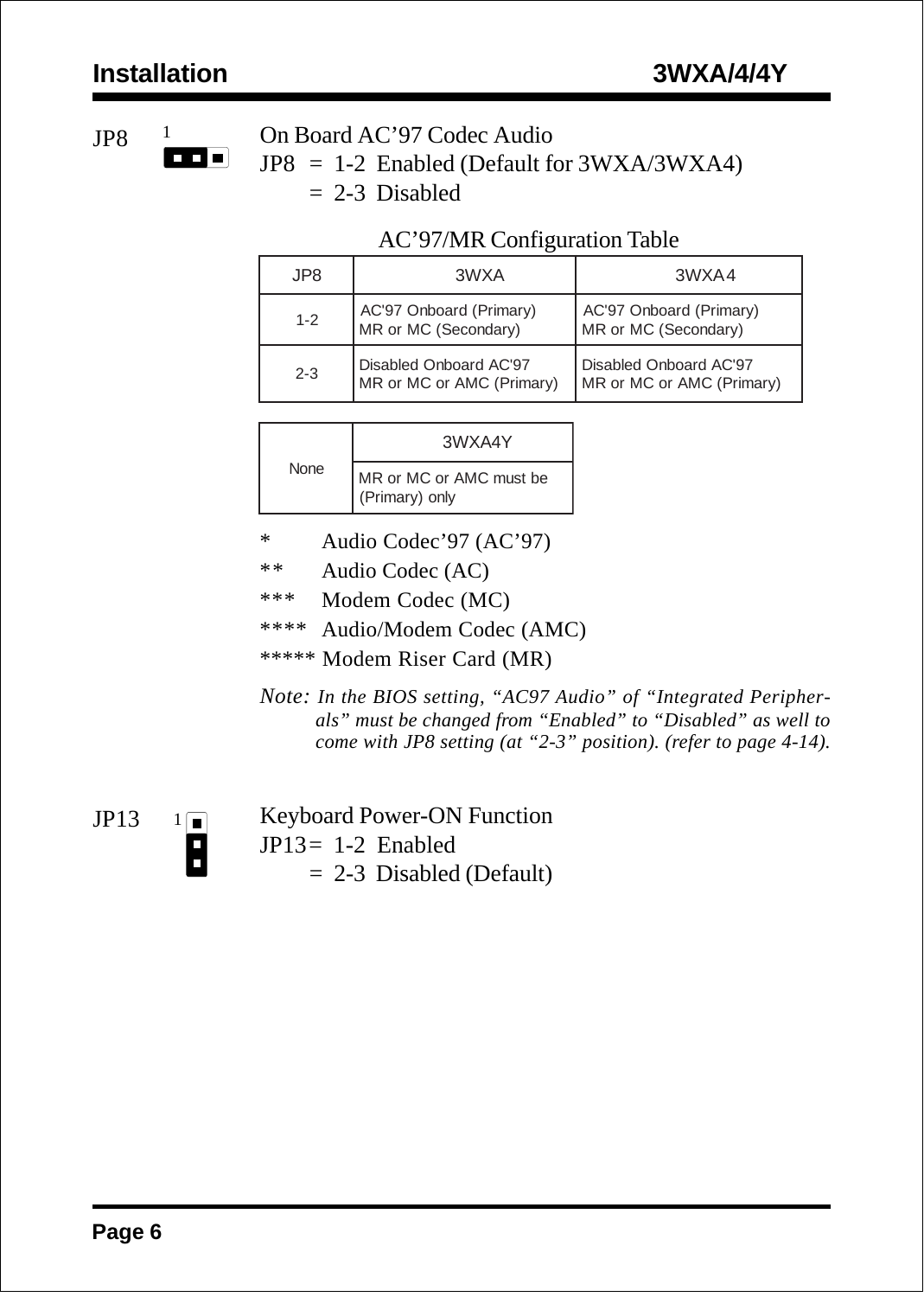### System Memory Configuration

#### Memory Layout

The 3WXA/4/4Y supports (2) 168-pin DIMMs (Dual In-line Memory Module). The DIMMs can be either EDO (Extended Data Out) or SDRAM (Synchronized DRAM).

- 100MHz system memory bus frequency. Even if the system host bus is 66MHz.
- 8MB to 256MB using 16MB/64MB technology (512MB using 128MB) technology).
- 256MB Support Registered synchronous DRAM Memory Modules.
- We recommend to installed the "PC/100MHz SDRAM Spec.", using DIMM SDRAM must be 125MHz (-8ns) bus speed. If used 100MHz (-10ns) SDRAM may be critical timing for the motherboard.
- DIMM SDRAM may be 100MHz (-10ns) or 125MHz (-8ns) bus speed.

Figure 2 and Table 1 show several possible memory configurations using



| ıaıır |  |
|-------|--|
|-------|--|

| <b>Total Memory</b>  | DIMM <sub>1</sub><br>(Bank 0/1)                 | DIMM <sub>2</sub><br>(Bank 2/3)                 |
|----------------------|-------------------------------------------------|-------------------------------------------------|
| $= 256MB$<br>Maximum | SDRAM*<br>16MB, 32MB, 64MB,<br>128MB, 256MB X 1 | None                                            |
| $= 512MB$<br>Maximum | SDRAM*<br>16MB, 32MB, 64MB,<br>128MB, 256MB X 1 | SDRAM*<br>16MB, 32MB, 64MB,<br>128MB, 256MB X 1 |

 *\* SDRAM only supports 16, 32, 64, 128, 256MB DIMM modules.*

*Table 1*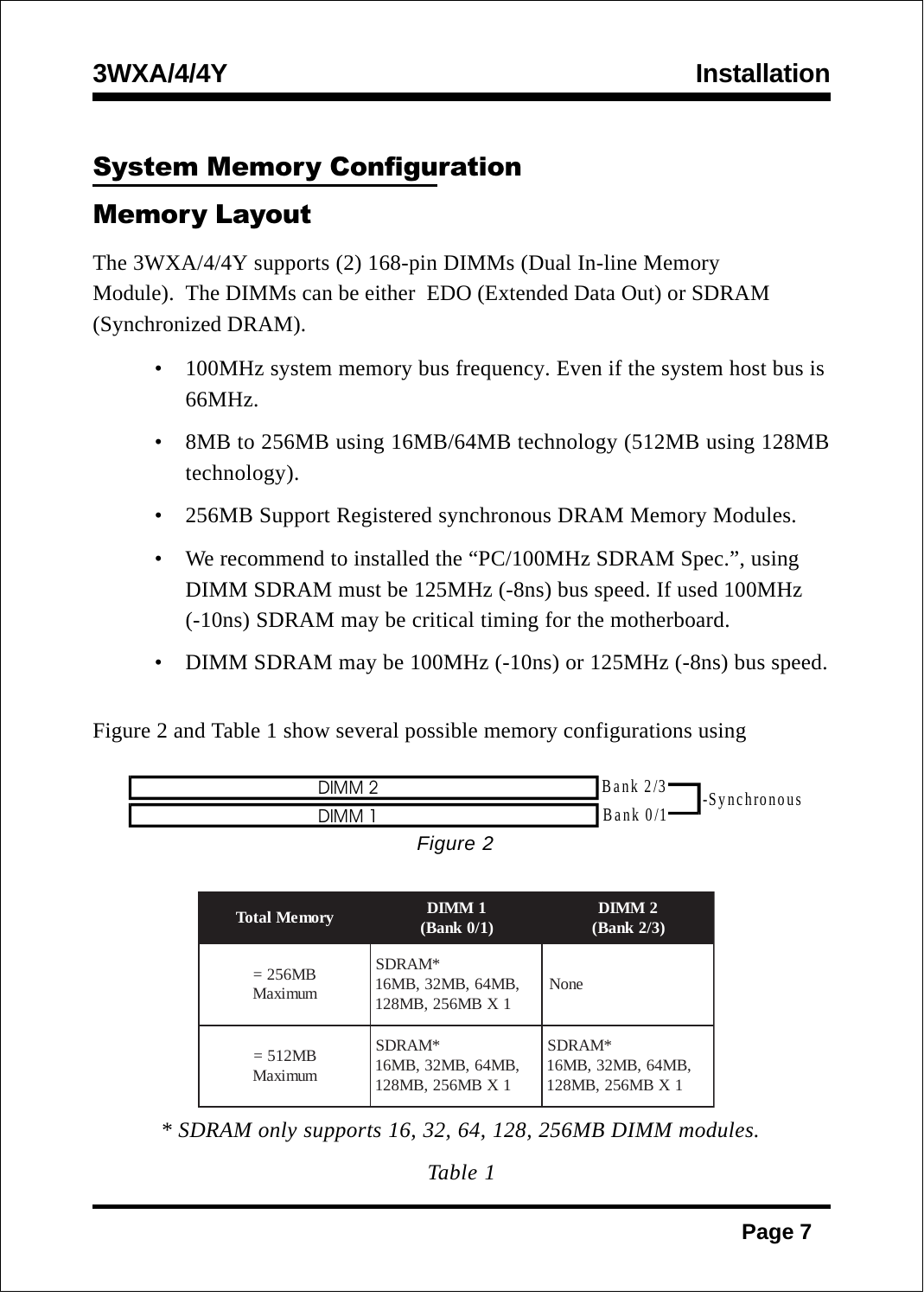### Device Connectors

#### **Please install the motherboard into the chassis.**

Now that your motherboard is installed you are ready to connect all your connections (figure 6). *parallel port Joystick/Midi*





- **J2,J3**: Chassis Panel Connector
	- Keylock, Speaker, Reset, Sleep, Turbo LED and HDD LED
- **J4**: CPU Fan Power
	- A plug-in for the CPU Fan Power
- **J5**: Power Supply Fan Monitoring
	- A plug-in for the Power supply so that BIOS can monitor the RPM's
- **J6**: Chassis Fan Power
	- A plug-in for the chassis Fan Power
- **J7**: WOL (Wake On Lan) Connector
- **J8**: SB-LINK Connector
	- 5-PIN Header for PCI Sound Card.
- **PW2**: ATX Power Connector
	- 20-pin power connector
- **IDE1**: Primary IDE Connector
- **IDE2**: Secondary IDE Connector
- **FDD1**: Floppy Controller Connector
- **CD-IN**: CD Audio\_IN Connector
	- Pin1(CD\_IN\_Left), Pin2/Pin3(GND), Pin4(CD\_IN\_Right)
- **AUX IN: Auxiliary Line IN Connector** 
	- Pin1(Left Line\_IN), Pin2/Pin3(GND), Pin4(Right Line-IN)
- **MODEM\_IN**: Telephony Connector
	- Pin1(Audio in), Pin2/Pin3(GND), Pin4(Mic-out to Modem)